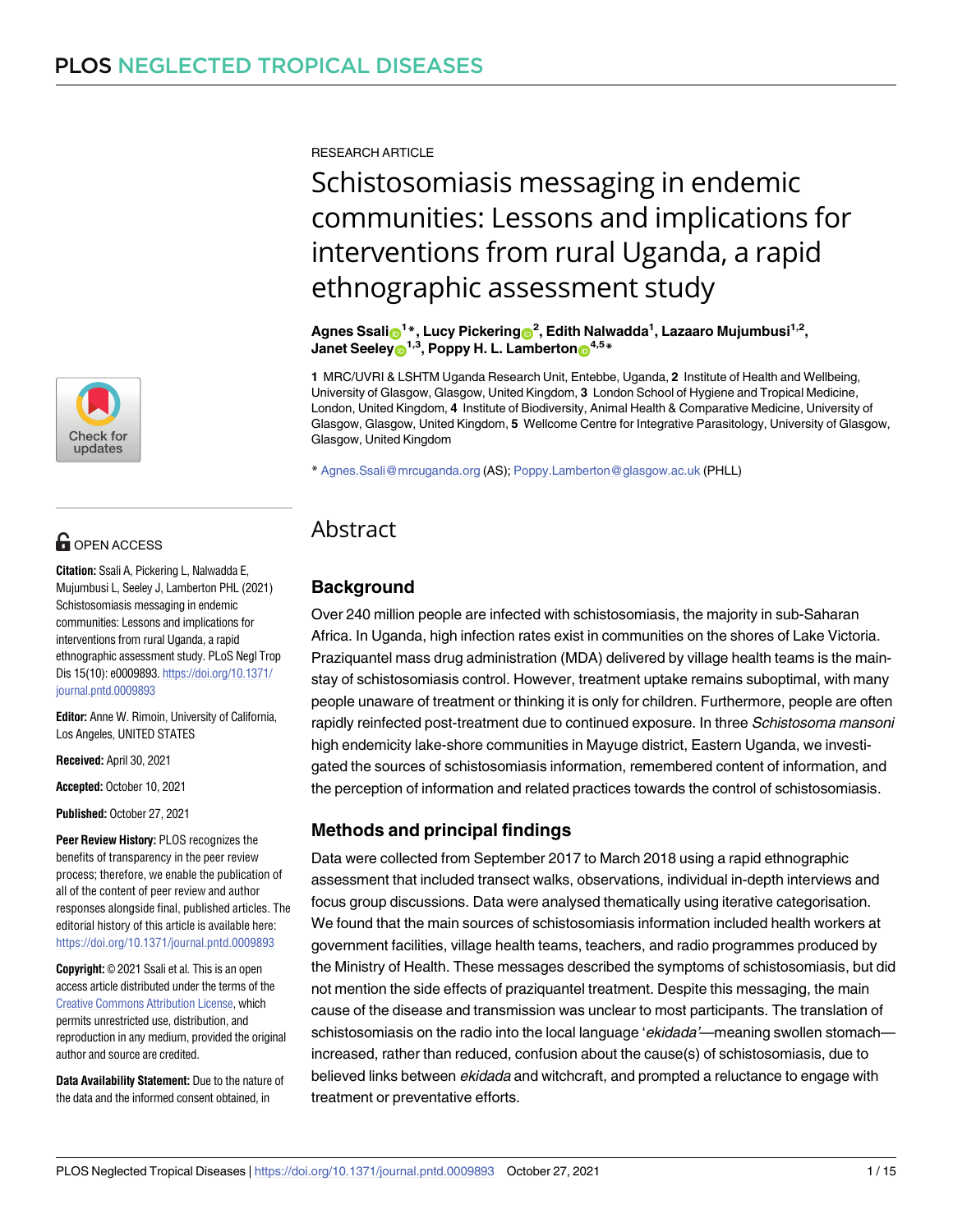<span id="page-1-0"></span>which participants were assured of anonymity, we cannot include all of the raw data, as some information may jeopardise the anonymity of the participant. Therefore, the data upon which this paper is based have been included in the [Supplementary](#page-12-0) information and with all reference to names, household location, more specific job specifications identifiers removed.

**Funding:** This study was funded by a Medical Research Council [\(https://mrc.ukri.org/](https://mrc.ukri.org/)) Global Challenges Research Fund Award (MR/P025447/1) to primary investigator PHLL, and co-investigators LP and JS. PHLL is also funded by a European Research Council (ERC) [\(https://erc.europa.eu/\)](https://erc.europa.eu/) Starting Grant (SCHISTO\_PERSIST 680088), the Engineering and Physical Sciences Research Council [\(https://epsrc.ukri.org/](https://epsrc.ukri.org/)) (EP/R01437X/1 and EP/T003618/1) and the Wellcome Trust [\(https://wellcome.org/](https://wellcome.org/)) [204820/Z/16/Z]. The funders played no role in the study design, data collection and analysis, decision to publish, or preparation of the manuscript.

**Competing interests:** The authors have declared that no competing interests exist.

## **Conclusion and significance**

This study highlights gaps in schistosomiasis messaging. We recommend MDA is complemented by effective, evidence-based messaging on schistosomiasis transmission, prevention, and treatment, that is sensitive to local language and context issues, resulting in clear, concise, and consistent messages, to increase effectiveness.

## Author summary

Schistosomiasis is a global-health concern causing severe disease, particularly in communities in tropical areas such as Uganda. The parasite is spread in areas with inadequate sanitation and a lack of a safe water supply. Government control efforts focus on mass drug administration for people living in affected areas, with most treatments administered to school-aged children. However, drug uptake is low, and people are rapidly reinfected. In three heavily affected communities on the shores of Lake Victoria, we explored the sources of schistosomiasis information, how messages were relayed to community members, the remembered content of these messages and the way messages were perceived. Common sources of information were health workers at government health facilities, trained village health team members, teachers, and radio programmes. Our findings show that the information shared from the different sources is not consistent and, in some cases, this has caused confusion and prompted a reluctance to engage with treatment or preventative efforts. We propose a framework where there is dialogue between community member representatives, health workers based in the community, and government technical staff to come up with clear, concise, and consistent messages.

## **Introduction**

Schistosomiasis, commonly known in East Africa as Bilharzia, is a neglected tropical disease (NTD) caused by parasitic flatworms of the genus *Schistosoma* [[1\]](#page-13-0). In this paper we focus on intestinal schistosomiasis cause by *Schistosoma mansoni*, which is spread by parasite eggs excreted in stool from infected humans. When eggs reach fresh water, they hatch into a larval stage that infects snails. The parasite then reproduces asexually in the snails resulting in thousands of larvae being released into the water, which burrow into people in contact with contaminated water. Transmission occurs in areas with inadequate access to, or use of, sanitation and safe water supplies. The ongoing World Health Organization strategy for populations in endemic areas is to reduce morbidity, prevalence, and transmission through mass drug administration (MDA), with the anthelmintic praziquantel. Over 235 million people required praziquantel treatment in 2019, with 90% of those living in Africa [\[2](#page-13-0)]. The majority of MDA is administered at schools and through health facilities [[3,4\]](#page-13-0).

Research relating to schistosomiasis messaging across East Africa has shown that messages aimed as school-age children can improve biomedical understandings of transmission [\[5,6\]](#page-13-0), but that messaging to caregivers and other adults also remains important [[7](#page-13-0),[8](#page-13-0)]. This can be particularly effective when messages are targeted at key life-stage points, such as infant testing for mothers of young children [\[9\]](#page-13-0), and when designed in relation to existing language and concepts [[10](#page-13-0)], common misconceptions and misinformation [[8](#page-13-0),[11,12\]](#page-13-0) and understandings of, and fears around, treatment [\[12\]](#page-13-0). Not only has it been shown that messaging should address the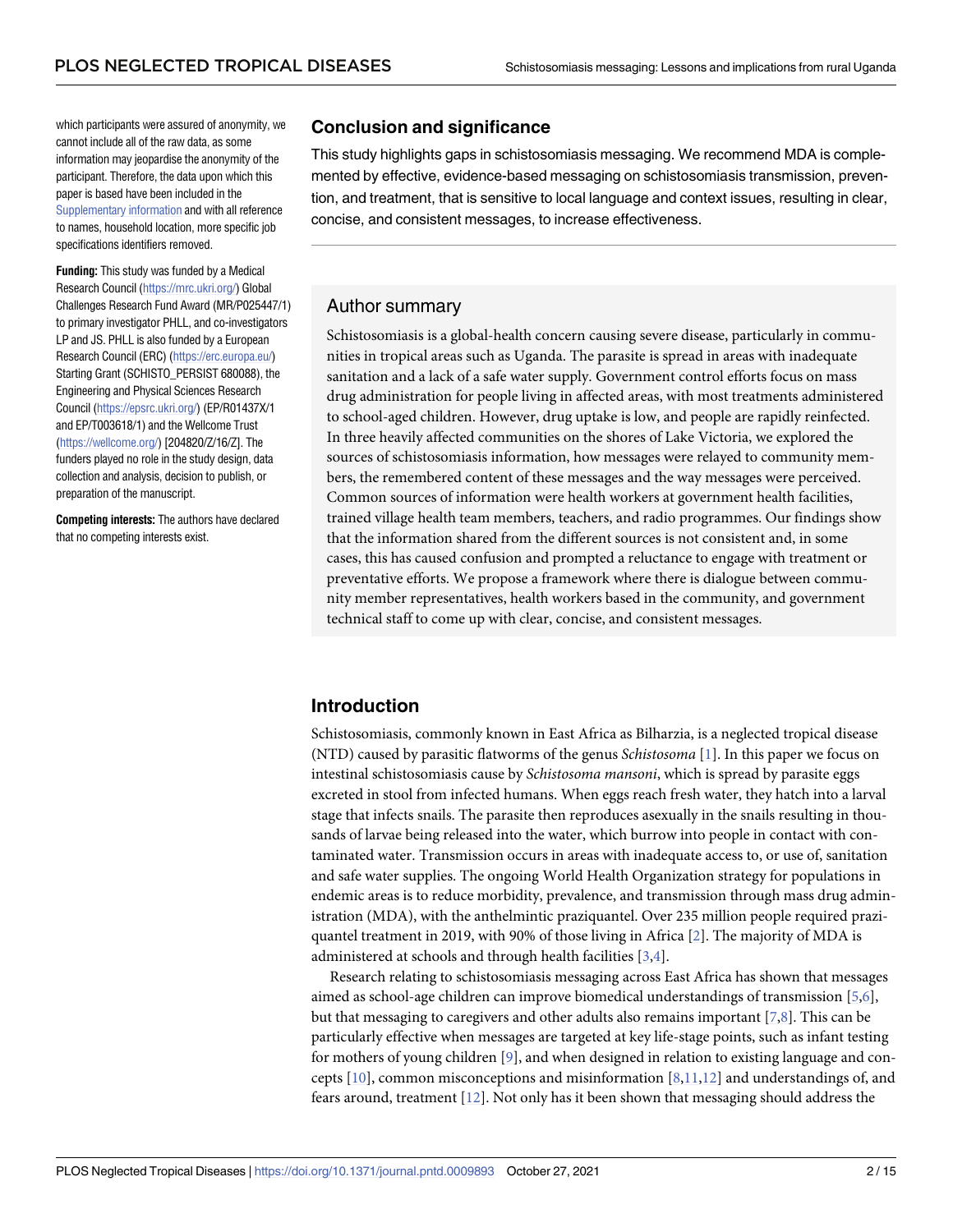<span id="page-2-0"></span>primary concerns of communities [\[7\]](#page-13-0), and local and biomedical understandings of health and common misconceptions  $[8,10-12]$ , but it should also be combined with practical recommendations [\[13\]](#page-13-0). Messaging alone can provide challenges where people are advised against contact with infected water without having affordable access to improved water or other means of protecting themselves, leading some to argue that messaging is most effective when situated alongside other strategies [\[5,14\]](#page-13-0).

In Uganda, *S*. *mansoni* is common, found in 82 of the 134 districts in the country [[15](#page-13-0)], causing a serious public-health burden in at least 38 of the districts [[9,13,16](#page-13-0),[17\]](#page-13-0). Several studies conducted in heavily endemic communities in Uganda link the continued burden to a lack of access to improved water and sanitation, open defaecation practices, and limited uptake of MDA, particularly by adults [\[9,15,18](#page-13-0)–[21\]](#page-14-0). Uptake of MDA in Uganda has been compromised by a lack of knowledge about schistosomiasis transmission and prevention [[5](#page-13-0),[22](#page-14-0)], a lack of knowledge about the MDA programme itself [\[18\]](#page-13-0), and assumptions that MDA is only for children [\[18\]](#page-13-0). There is a call to rethink the top-down approach to schistosomiasis control, and making sure that people are correctly informed about the disease, its transmission, and the treatment available for it, will be key to giving people ownership over the problem [\[23,24](#page-14-0)]. Despite control efforts in endemic areas in Uganda, little is known about which schistosomiasis messages are presented, and to whom, and how they are perceived by community members. Improved knowledge on the current use of messaging, and a better understanding of which messaging methods are effective, is needed.

The results presented here are from a rapid ethnographic assessment undertaken to explore specific reasons why the schistosomiasis burden has remained high in three lakeshore communities, despite long-term MDA. This exploratory method enables complex understandings, priorities, and proposed solutions of community members to be identified and explored in a rich and detailed way. A key theme among the suggestions made by community members was the need for improved messaging, which is the focus of this paper.

Our aim was to identify the sources of schistosomiasis information, the nature of the content shared, and how information was perceived by lake-shore communities in Mayuge District, Uganda. These results can assist in the identification of additional interventions against schistosomiasis in endemic lake shore communities in East Africa, and inform how best to engage the people affected with current, and any new, interventions.

#### **Methods**

#### **Ethics statement**

The study had ethical clearance from the University of Glasgow College of Social Science Ethics Committee (CSSEC: 400160134), which adheres to UK Economic and Social Research Council standards. Further approvals were obtained from the Uganda Virus Research Institute Research Ethics Committee (GC/127/17/06/601) and the national regulatory body, Uganda National Council for Science and Technology (UNCST) (SS4241). All adults recruited provided informed written consent. The parents or legal guardians of the children were asked for consent before their children were included in the discussion groups, providing informed written consent. The children were asked for their assent and verbal assent obtained prior to being recruited.

#### **Study area**

The study was conducted in three *S*. *mansoni* endemic communities, Bugoto, Bwondha and Musubi, on the shores of Lake Victoria in Mayuge District, Eastern Uganda [\(Fig](#page-3-0) 1). No *S*. *haematobium* is found in this area. This area was selected because there is a unique, highly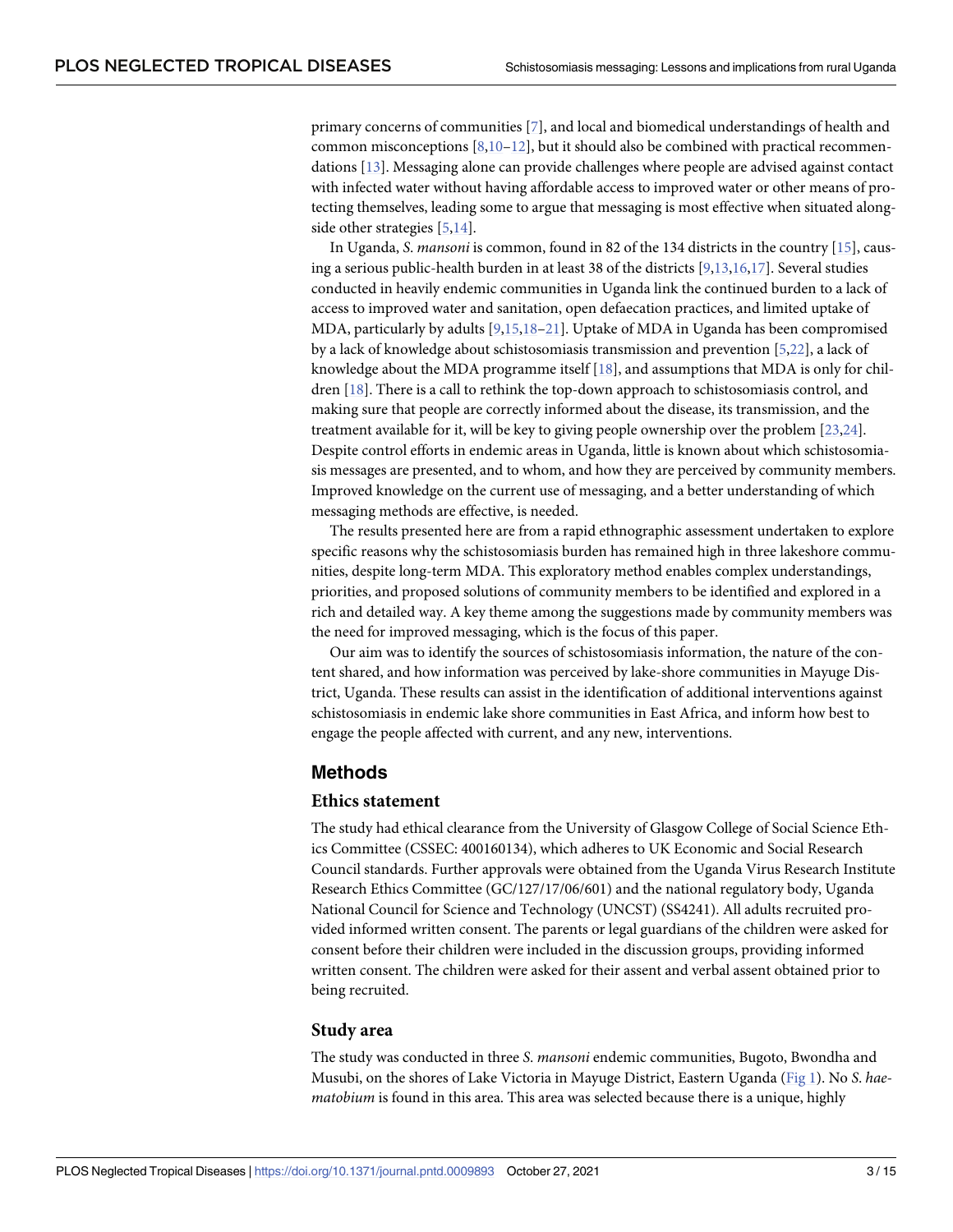<span id="page-3-0"></span>

**[Fig](#page-2-0) 1.** (A) Map of Uganda showing location of Mayuge District. (B) Map of Mayuge District showing the location of the three study site villages: Bugoto, Bwondha and Musubi. Created using QGIS 3.14 Software (QGIS Association. QGIS Geographic Information System. 3.14 ed2020) using a base layer from Natural Earth ([http://www.](http://www.naturalearthdata.com) [naturalearthdata.com](http://www.naturalearthdata.com)) for the reference maps, with district boundaries created using Uganda Bureau of Statistics (Uganda Bureau of Statistics (UBOS). Uganda Administrative Boundaries GIS Database. Kampala, Uganda: Government of Uganda, UBOS; 2006).

<https://doi.org/10.1371/journal.pntd.0009893.g001>

detailed, longitudinal dataset from 2004 onwards from the three main municipal primary schools in these communities, showing that *S*. *mansoni* infection prevalence, intensity and associated morbidity in these communities had not decreased despite over a decade of MDA [\[25,26\]](#page-14-0). The main social and economic activities for the populations of Bwondha (population:  $\sim$  60,000), Bugoto (population:  $\sim$  6,000), and Musubi (population:  $\sim$  2,000) include fishing, fish processing and trading, some farming and small businesses including shops, market kiosks and small alcohol drinking places, and restaurants. Bwondha is also a transport hub to the islands, with porters carrying goods and people from the shore to boats travelling to the islands. Fishing, farming (particularly rice farming), water fetching, and portering to boats moored offshore are all occupations with high levels of water contact. All three communities are close to the lake, with some houses just 30 metres from the shore. In all communities, fetching and using water for cooking, bathing, washing clothes and general household use, from infected sites such as Lake Victoria and nearby swamps, increase the risk of *S*. *mansoni* exposure. There is one health centre in Bugoto and one in Bwondha. Musubi community does not have a health centre, however they access the one in Bugoto which is about 10 kilometres away. These facilities mainly offer outpatient services to community members. The terms health facility or health centre, as used in this paper, refer to government health centres (owned by the government, and the health workers there are paid by the government).

#### **Study population**

The target population was individuals living in the three endemic communities. Participants were purposively selected from a range of community categories including NTD technical staff, health workers, teachers, members of the village health teams (VHTs), community leaders, fisherfolk, parents and children, to provide community-wide insights into schistosomiasis, transmission, control and related-messaging. The participants were recruited from their places of work or study, which included: the lake shore, fish drying grounds, gardens, schools, or in the community while selling fish, making nets, cleaning nets, repairing boats, in their shops, amongst other activities. One hundred and ninety-two adults participated in either in-depth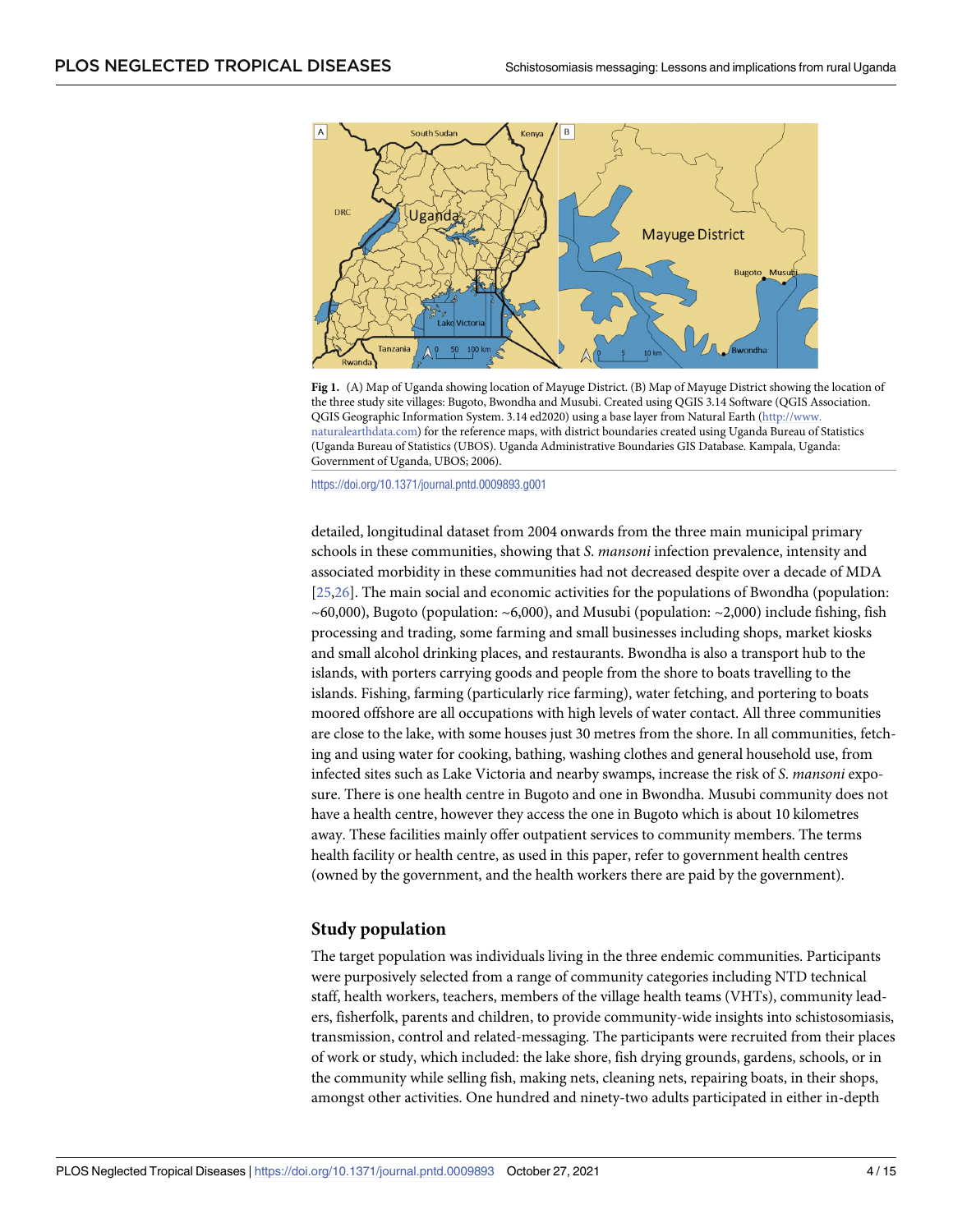<span id="page-4-0"></span>interviews (IDIs) or focus group discussions (FGDs). The FGDs also included 40 school-age children aged 8–14 years, who were both in and out of education at the time of the study.

#### **Study design**

The study used a rapid, but in-depth, assessment procedure called rapid ethnographic assessment [\[27–29\]](#page-14-0), to explore socially constructed and transmitted ideas about schistosomiasis disease, transmission, and control in the study communities. The study aimed to provide a strong, locally-informed, behaviourally-consistent foundation for the design and feasibility of complex interventions to reduce transmission of schistosomiasis in these endemic areas.

Two social science trained research assistants, one female and one male, who both spoke the local language, spent six weeks in each community (18 weeks in total). The research assistants were experienced in recruitment and qualitative data collection, having previously worked on other ethnographic research projects that targeted both children and adults. The assessment included transect walks in each community, and structured and unstructured observations of everyday forms of interaction with water and hygiene (Table 1). In addition, the researchers conducted a total of 60 individual IDIs and 19 FGDs (Table 1). During the observations and transect walks, several people were identified as key informants, often because of their occupation. Their inclusion in the IDIs depended on their interest in the study, schistosomiasis and/or health research and what they were contributing to the community. The fisherfolk were also considered leaders of their different small groups, or were named key persons because of their age and duration of stay in the community and involvement in fishing activities. The FGDs participants were identified through the local council leadership, and men's and women's leaders assisted the study by identifying relevant people to include in the study to help us gain a wide range of perspectives. In Table 1 we provide an overview of the data collection methods.

| Activity                                         | Involvement                                                                                                                                                                                                                                                                                                                                                                                                                                                                                                                                                                                                                                                                                                                                    |
|--------------------------------------------------|------------------------------------------------------------------------------------------------------------------------------------------------------------------------------------------------------------------------------------------------------------------------------------------------------------------------------------------------------------------------------------------------------------------------------------------------------------------------------------------------------------------------------------------------------------------------------------------------------------------------------------------------------------------------------------------------------------------------------------------------|
| Introductory visits to community<br>gate keepers | Visits to key leaders in the community, who included district political and technical leaders, village health team leaders,<br>community local council leaders and professions including health workers and teachers, and religious and cultural leaders.<br>These included both men and women.                                                                                                                                                                                                                                                                                                                                                                                                                                                |
| Transect walk                                    | Walks guided by community members with an understanding of the study aims and the local community; these were often<br>VHTs. These walks focused on providing research assistants with an overview of the community, coupled with particular<br>attention to sites related to water access (improved and unimproved), water contact (fishing, bathing etc.) and sanitation,<br>including latrines and open defaecation sites. These walks also provided a means for research assistants to become visible and<br>introduced to the community, and for guides to identify particular individuals or groups whom they considered may be of<br>particular interest for the individual interviews and group discussions in the study.              |
| Structured observations                          | Having identified key sites through transect walks, research assistants undertook structured observations, noting types of water<br>contact, duration, approximate age and gender of those contacting water, water contact for mixed use (e.g. water fetching and<br>swimming) at different time points (morning, afternoon and evening) and on different days of the week; no observations were<br>undertaken of open defaecation sites to maintain community members' dignity and privacy.                                                                                                                                                                                                                                                   |
| Focus group discussions (FGDs)                   | Focus group discussions were first undertaken with community leaders (8–10 people), which helped raise the profile of the<br>study in the community, as well as providing perspectives from individuals with influence in different domains. These leaders<br>included both men and women. Further FGDs were then undertaken with older men $($ >35), older women $($ >35), younger men<br>$(18-34 \text{ years})$ , younger women $(18-34 \text{ years})$ , and children $(8-11 \text{ years})$ and $12-14 \text{ years})$ in order to capture both common<br>attitudes and concerns by gender and age and the range of experiences and views within them. The same FGD guide was used<br>in the introductory FGDs as for all the other FGDs. |
| Individual in-depth interviews (IDIs)            | Research-assistant-led semi-structured interviews about schistosomiasis. We targeted key individuals who shared their<br>knowledge and experiences.                                                                                                                                                                                                                                                                                                                                                                                                                                                                                                                                                                                            |
| Participant observation                          | Underpinning all other components was participant observation. Research assistants participated in day-to-day activities such<br>as playing football, attending prayers at church and mosque, and being invited to attend a funeral.                                                                                                                                                                                                                                                                                                                                                                                                                                                                                                           |

**Table 1. The rapid ethnographic assessment approach components.**

<https://doi.org/10.1371/journal.pntd.0009893.t001>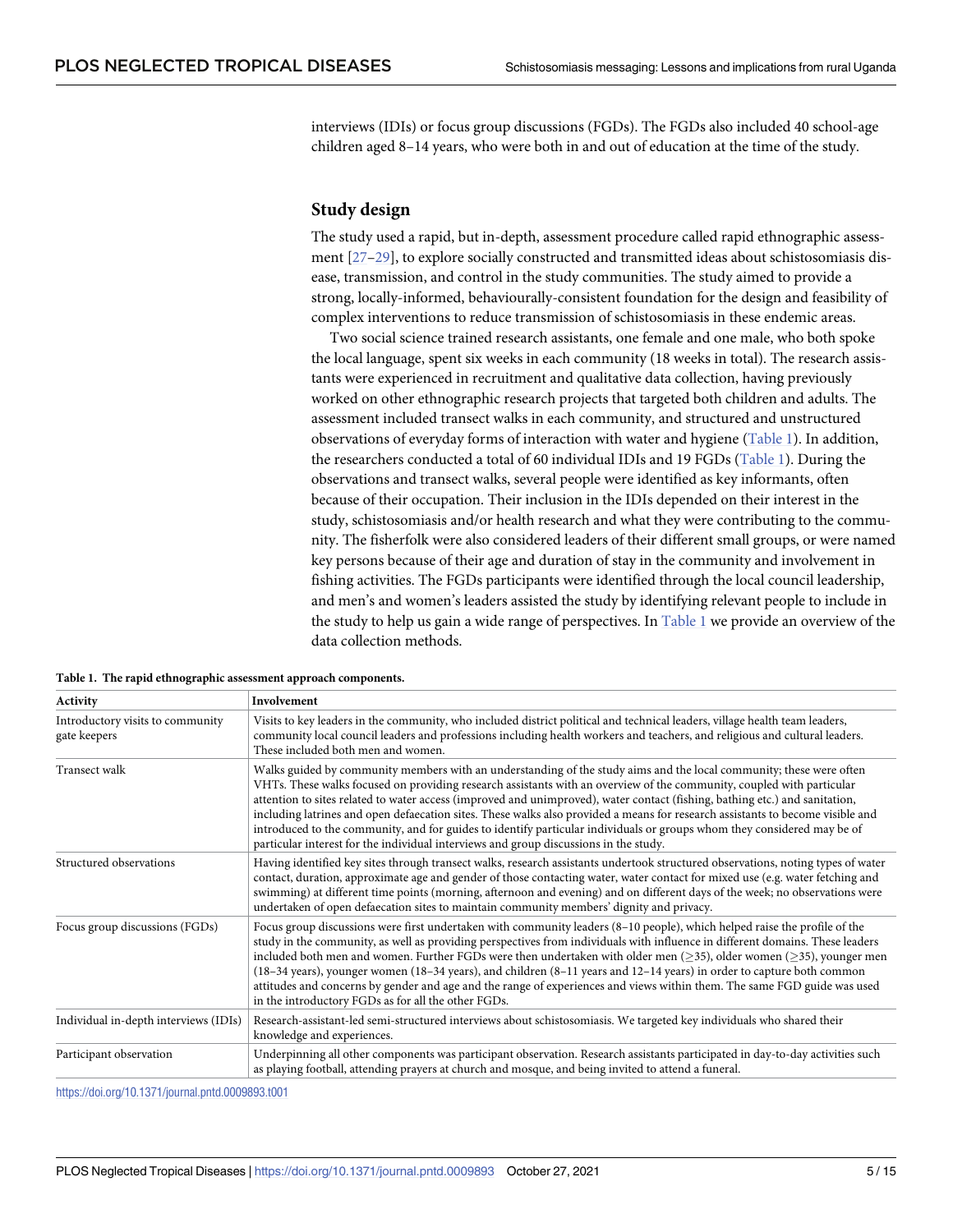## **Data collection**

The VHTs, or other community members guided the research assistants during the conduct of 26 transect walks across the communities, where they highlighted key water, sanitation, and hygiene (WASH) sites. Thirty-four structured observations were undertaken across these WASH sites. The research assistants participated in everyday social and economic activities, such as attending prayers in mosques and churches, attending a funeral ceremony and market day activities, to become immersed in what community members live through, appreciate their circumstances, and observe everyday activities and conversation in relation to schistosomiasis, water, and sanitation. The duration of each observation varied between one and three hours.

In each of the three communities, an introductory FGD was held with between 8–10 key informants (with community leaders) using a semi-structured topic guide. The topic guide [\(S1](#page-12-0) [Text\)](#page-12-0) included questions focused on the knowledge that people had about schistosomiasis and what the main sources of that information were, how the messages were presented, and what people understood in terms of how schistosomiasis is transmitted and prevented in their communities.

After the introductory FGD with community leaders in each community, four further FGDs were held with different groups of adults in each of the communities, all addressing the same issues, using the same topic guide. These included older men  $($ >35 years), younger men (18–34 years), older women ( $\geq$ 35 years), and younger women (18–34 years). Data from all the FGDs, including the introductory ones, were included in the analyses. Within each of the three communities 20 individual IDIs were conducted to deepen understanding of topics raised during the FGDs. Four FGDs were conducted with school-aged children, both school attending and non-attending, in two of the communities, Bugoto and Musubi. In each community, one FGD was held with children aged 8–11 years and the other was for children aged 12–14 years. We did not hold FGDs with children from Bwondha community due to the impassable roads which occurred during the rainy season at the end of the data collection period. All FGDs were performed in Lusoga, the language commonly used in the region.

The research assistants wrote up observation notes in daily diaries. In-depth interviews and FGDs were recorded on digital recorders and each of the participants gave verbal consent for the recording prior to being enrolled and participating. Information sheets, consent forms and topic guides were all translated into Lusoga. As many respondents were not able to read in either Lusoga or English, the study information documents were read by the research assistants to each respondent, and each gave their written informed consent using a signature or thumb print before agreeing to take part in the study. The parents or legal guardians of the children were asked for consent, and each gave their written informed consent using a signature or thumb print, before their children were included in the discussion groups. The children were asked for their assent before being included.

#### **Data management and analysis**

Data were uploaded to secure, password-protected, computers each day. Notebooks were stored in a locked cupboard throughout data collection field trips. At the mid- and end-point of each period of data collection in each community, data were transferred to the secure institution server at the Uganda Virus Research Institute. All audio files were transcribed and translated into English by the research assistants. Data were anonymised before being shared with the wider research team, maintaining only details of the age, gender, community, and FGD/IDI for transcribed information. The transcripts were uploaded into NVivo 12 to manage the coding for thematic analysis. Coding was both deductive following the research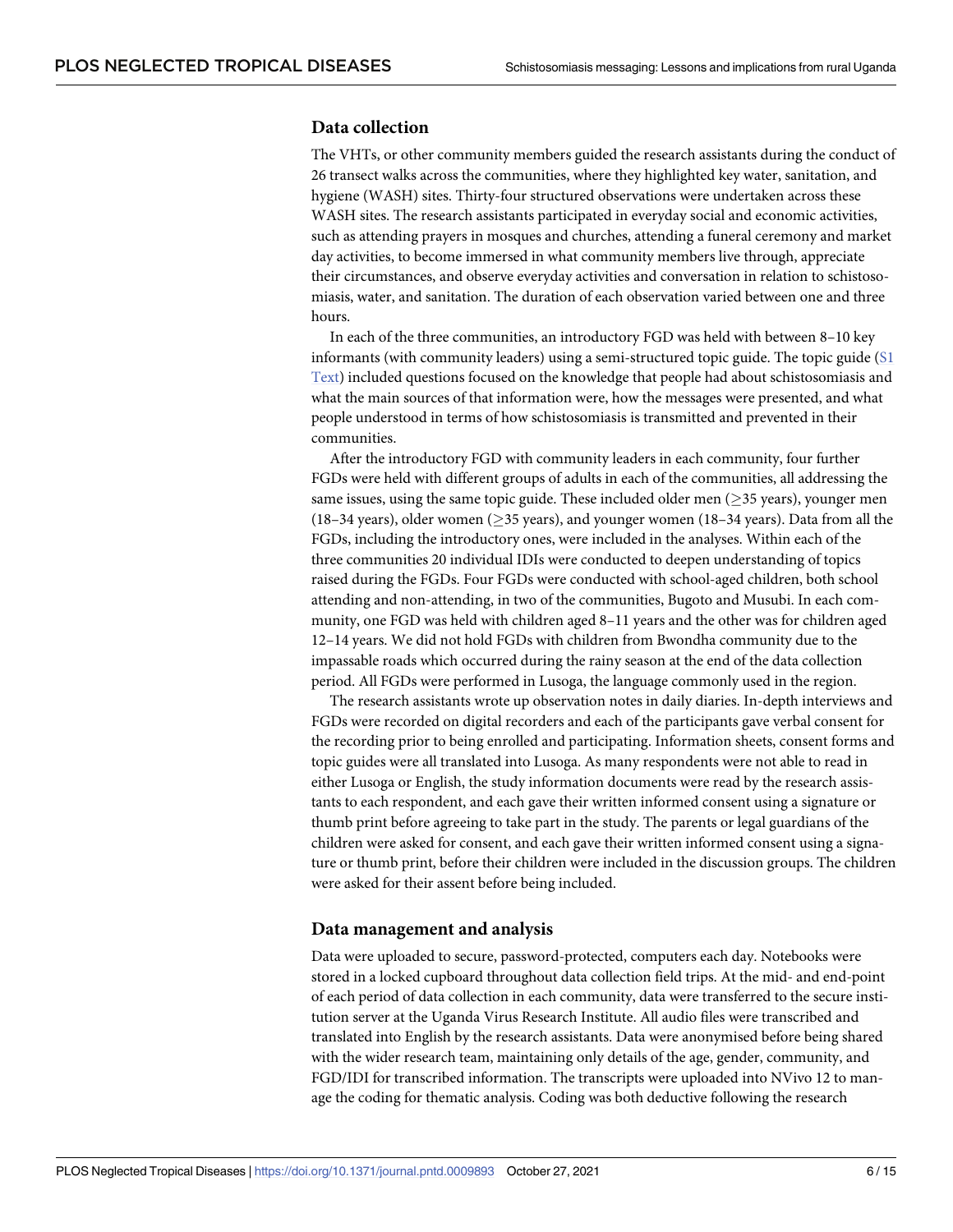<span id="page-6-0"></span>questions and inductive where new codes were added to reflect emergent themes from the data as coding progressed, resulting in a total of six overarching group codes and 30 sub-group codes (S1 [Table\)](#page-12-0). Coded data were analysed using iterative categorisation [\[30\]](#page-14-0), enabling us to identify major and minor themes in relation to the central research questions. Raw anonymised data are available in S1 [Data](#page-12-0).

### **Results**

A total of 192 adults and 40 children participated in FGDs and 60 adults took part in IDIs. The study findings are grouped into three main themes: 1) sources of information; 2) content shared; and 3) perception of information and practice towards the control of schistosomiasis. We then set out suggestions made by respondents in relation to schistosomiasis messaging.

### **Sources of schistosomiasis information**

Research participants mentioned several channels through which they received information on schistosomiasis. The most frequently mentioned source of information was the health workers at the government health facilities. The VHTs, who worked in the community, also sensitised people about schistosomiasis in general. When describing these sources, some participants clearly distinguished VHTs from health workers at the government health facilities, but in most cases they referred to health workers more generally in the vernacular language to include staff at the health facilities and VHTs, and sometimes national and international researchers were also referred to as health workers.

Information about schistosomiasis was usually received through the VHTs when they moved in the community to offer treatment. A 20 year old man was asked how a person learnt about schistosomiasis from health centres, to which he replied: '*No I have never*, *I only get such information when VHTs move to give us [praziquantel] tablets*' (Bugoto IDI). Another man, aged 42, from the same community also mentioned of VHTs that '*they sensitise us about any illness they want*' (Bugoto IDI).

Some participants said that they had read or seen health charts about schistosomiasis on the walls of the government health facilities in their communities. A 67 year old woman from Bugoto (IDI) commented: '*I have heard a lot about it [Bilharzia] and I have seen pictures of it in those health centres*'.

Some parents and caretakers mentioned schools, teachers, and children as information distribution points, particularly during the seasons when the children received MDA at their schools or when researchers were collecting samples and treating them. One parent shared that:

*The health workers I have talked about went to schools and taught children about Bilharzia*, *they took off their stool and blood for check-up and when [my] children came back*, *they told me that they were checked for Bilharzia*.

(Female, 53 years, Fish trader, Bugoto IDI)

Another parent noted:

*We also get the information from children because health workers go to schools and check them*, *they ask us to consent for the children to be treated*.

(Male, 53 years, Fisherman, Bugoto IDI)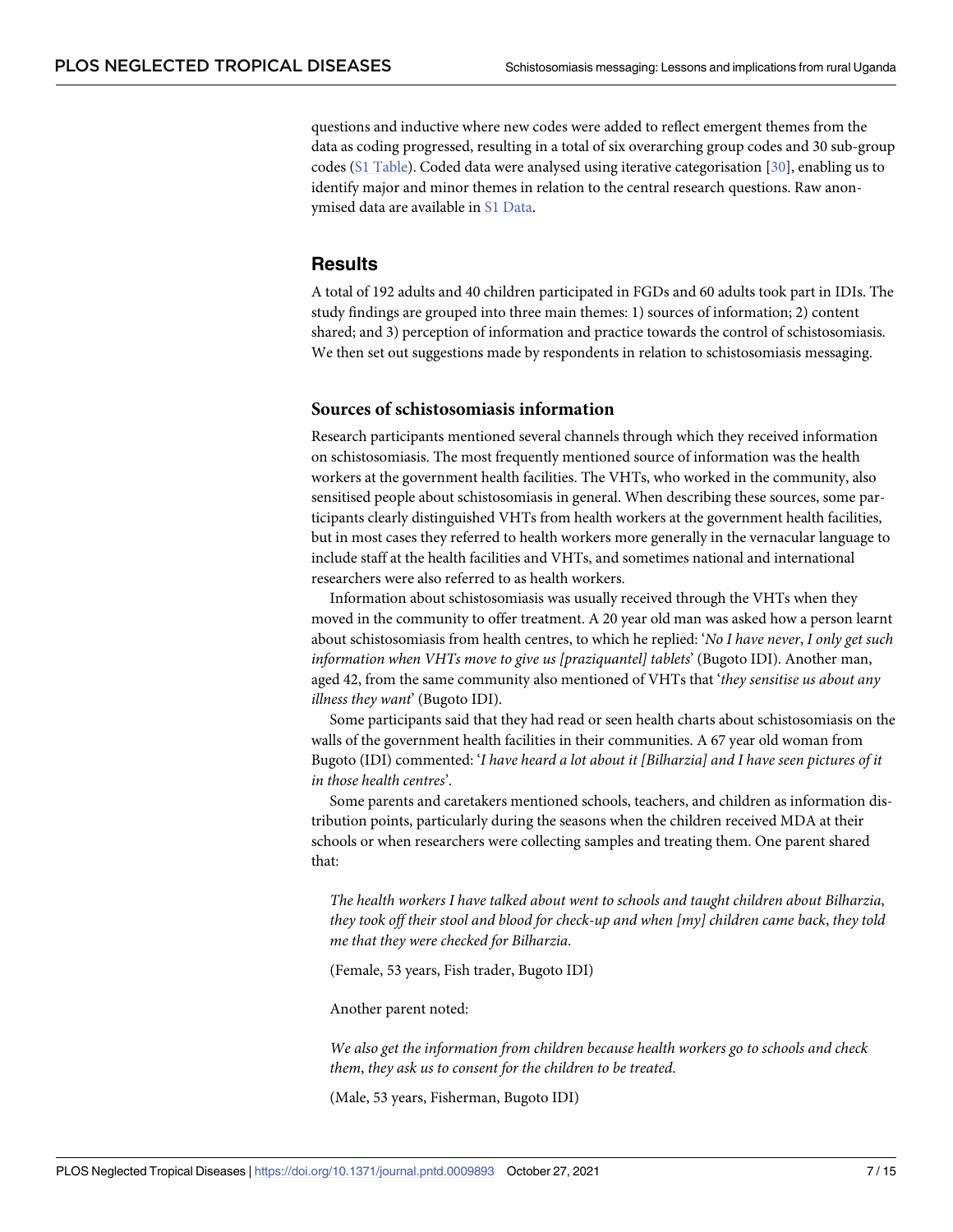Other participants, particularly in the 18–34 years FGDs, mentioned their sources of information being the school when they were still studying from these primary schools in the three communities.

Only a small number of adult participants mentioned watching videos and films about schistosomiasis transmission; these had been viewed in school when they were children. However, those who had watched videos or films were better able to describe how the parasite may enter the body than those who had not.

Radio programmes (media), were mentioned as another source of information. MDA was well known in the community and most respondents were aware of it and some had been recipients of praziquantel, or their children, or a relative. These people also often mentioned the side effects of treatment:

*I have been hearing announcements [media], health workers also come to this community* and tell us about it, they also give us tablets to swallow. And what shows that we have Bilhar*zia when we swallow the tablets we feel bad, after swallowing you find someone lying down, due to diarrhoea and vomiting*.

(Female, 27 years, Casual worker, Musubi IDI)

As well as these formal channels of information such as radio messaging, health workers, VHTs, MDA programmes and research participation described above, a number of participants mentioned developing their understanding of schistosomiasis through seeing friends and neighbours becoming sick and interpreting those symptoms as schistosomiasis. One 53 year old man mentioned seeing friends with 'swollen stomachs'. This interpretation of symptoms in others' bodies is notable because there are many other causes of the characteristic swollen stomach of late-stage schistosomiasis, discussed below.

#### **Schistosomiasis content shared**

The VHTs emphasised to community members the importance of not defaecating in the lake, they talked about the parasites/worms that transmit schistosomiasis and some participants reported the need to use gum boots while in the water. Some of the common messages delivered by the VHTs are illustrated below:

*The VHTs sensitise them not to drink that water*. *They also tell them that if one defaecates in the lake when he has Bilharzia*, *any other person who accesses the lake or pond stands high chances of catching Bilharzia*. *They teach them that snails also produce parasites that cause Bilharzia*.

(Community leaders, Bugoto FGD)

*VHT taught us that Bilharzia are parasites found in the lake, they make the stomach swell.* They say that if you go to fetch water, you shouldn't spend a lot of time in the lake because the *worm enters through the hair follicles*.

(Male, 55 years, Fisherman, Musubi IDI)

Some people, when referring to information provided by the VHTs, described symptoms of other illnesses in response to questions about schistosomiasis symptoms: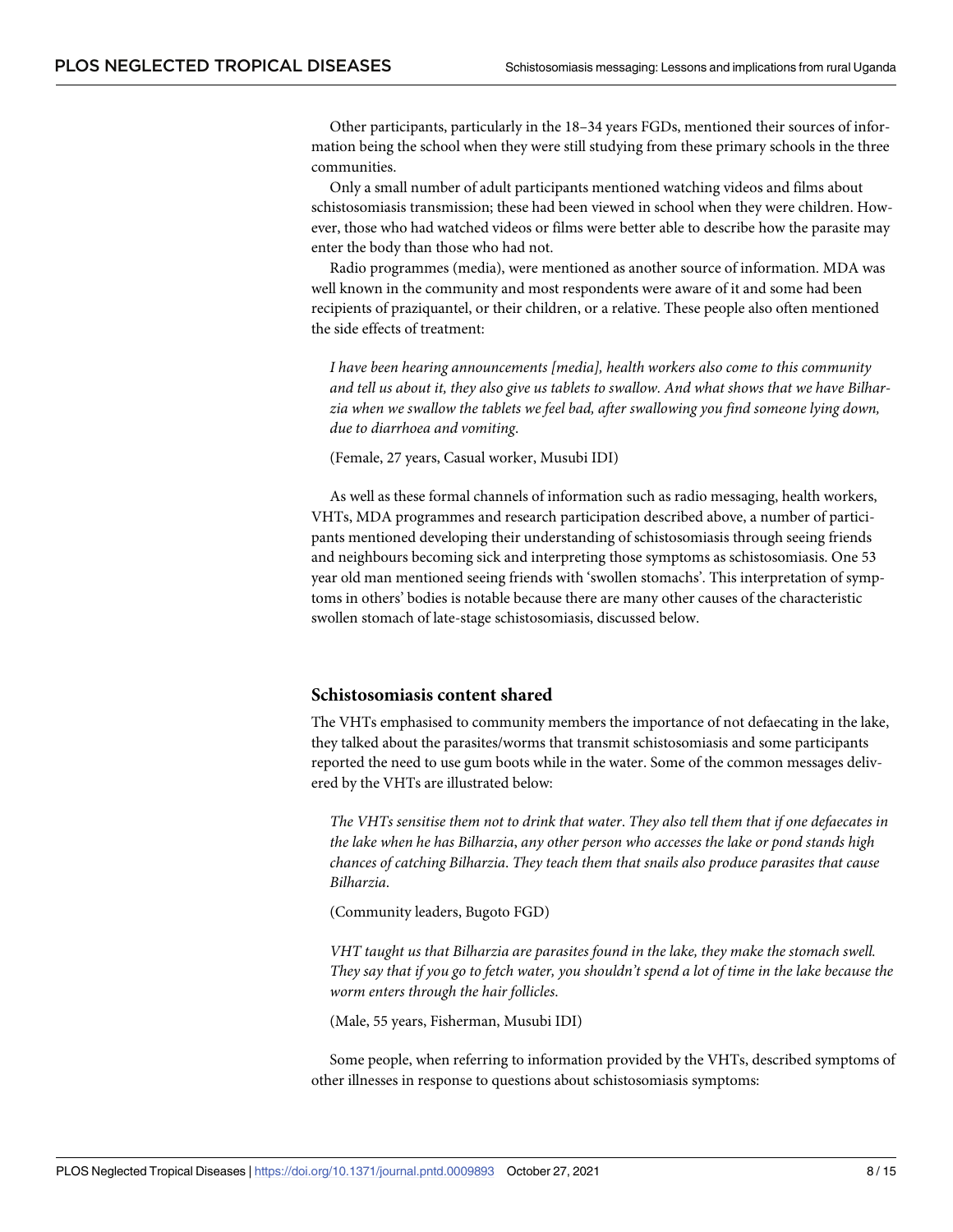*And they tell us that those children suffer from kwashiorkor [acute malnutrition], and kwashiorkor is in English we don't understand what it is. Health workers tell us it is kwashiorkor and not Bilharzia yet for us we know kwashiorkor also makes someone to swell like that*.

(Community leaders, Bugoto FGD)

One respondent mentioned content in relation to what they witnessed in the community:

*I have also seen someone that is suffering from it [Bilharzia] and I looked keenly at them and the situation they were going through was indeed terrible, they may fatten the legs and the stomach, their respiratory will be bad, the way they walk too, so by the time God calls them,* they die a very disturbing death with so much pain, the foot will have grown fat and so shall *the stomach*.

(Female, 67 years, Bugoto IDI)

Messages delivered through radio programmes were often about signs of schistosomiasis, as well as information to discourage defaecation at the lake to prevent schistosomiasis:

*They usually advise us over the radios to leave water under the sun for 24 hours before use and they also encourage farmers and fishermen to wear gumboots*.

(Male, 34 years, Farmer, Musubi IDI)

However, many respondents mentioned that messages aired on the radio were not always clear and they found the messages confusing:

*They confused us by saying there is no ekidada (bilharzia) that is bewitched. And they said there is ekidada found in water and lake. We hear on radio*.

(Male, 34 years, Farmer, Musubi IDI)

The information shared with school children through the teachers and researchers was also deemed insufficient for them to share with their parents as one young man explained:

*Actually, for me when I came back from school and told my father that we were given Bilharzia tablets, he asked what Bilharzia is, but I failed to answer him*.

(Young men, Bugoto FGD)

Participants noted that when they did receive information, they did not always act on this information in the ways intended as explained below:

*People have not yet understood the issue of leaving water in the sun. That announcement is always on the radio about leaving water in the sun for 24 hours before use, for them after fetching water if they are going to bath a baby or cook food they just use the water*.

(Male, 53 years, fisherman, Bugoto IDI)

Thus, while messages may have been shared, the content was not always understood or acted upon.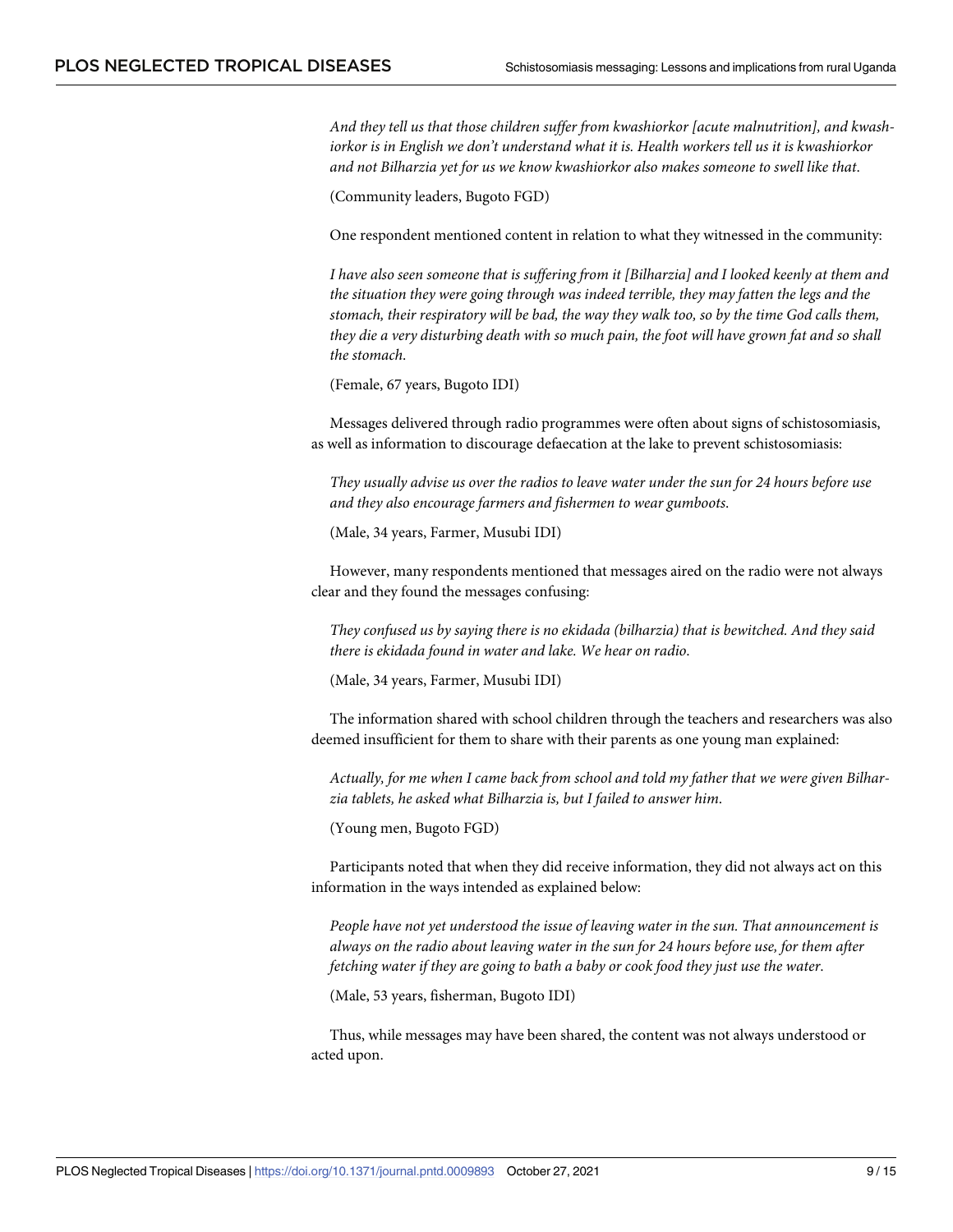#### **Perceptions towards messaging**

Participants discussed being exposed to information, some of which was perceived as interesting and some confusing. However, adverts with schistosomiasis information were presented in a way that listeners found amusing and therefore memorable:

*The advert goes*, *where do you defaecate*? *I defaecate in the lake*, *where do you fetch water*? *I fetch from the lake; eeh you are the ones who have caused Bilharzia* (laughs).

(Male, 75 years, Farmer, Musubi IDI)

As mentioned above, radio messages sometimes aired controversial information according to some participants, that led to confusion among the listeners due to beliefs in supernatural forces or witchcraft:

*I heard someone on radio saying that Bilharzia is ekidada but we got confused because we have people who have suffered from ekidada, there is one we even took to Jinja referral hospital, she was bewitched [through] ekidada when she was pregnant*.

(Male, 34 years, Farmer, Musubi IDI)

Concerns about and experience of side effects after taking the praziquantel by some community members were often shared within the community and these affected responses to MDA:

So for Bilharzia if one person takes drugs and feels bad he will spoil other 10 people that they *shouldn't take praziquantel because it is bad, therefore if Bilharzia is also given radio talk shows you never know people will get to know the benefits of praziquantel*.

(Participant-observation, Bugoto)

There were various rumours about the MDA treatment which were reported in the community and these in some cases resulted in the distortion of messages passed on from the different sources:

*Hmmm, some women say that when you swallow Bilharzia tablets you stop giving birth, they say I cannot swallow them, others say that those tablets are for Illuminati [a satanic organization or cult, present in the area, according to the community members]. Everyone speaks in his or her own way*.

(Female, 40 years, sells silver fish, Bugoto IDI)

In this study we found that while information had been shared through different health workers and media, there was considerable uncertainty about the meaning of the messages and how schistosomiasis could be tackled in the study area.

#### **Discussion**

This study was conducted in three high *S*. *mansoni* endemicity communities, on the shores of Lake Victoria. The study identified the different sources of schistosomiasis information surrounding the disease, transmission and control, the content of these messages, and how they were perceived.

We found that information was shared with community members by professional health workers and village health teams (VHTs) through meetings and at the health facilities. Radio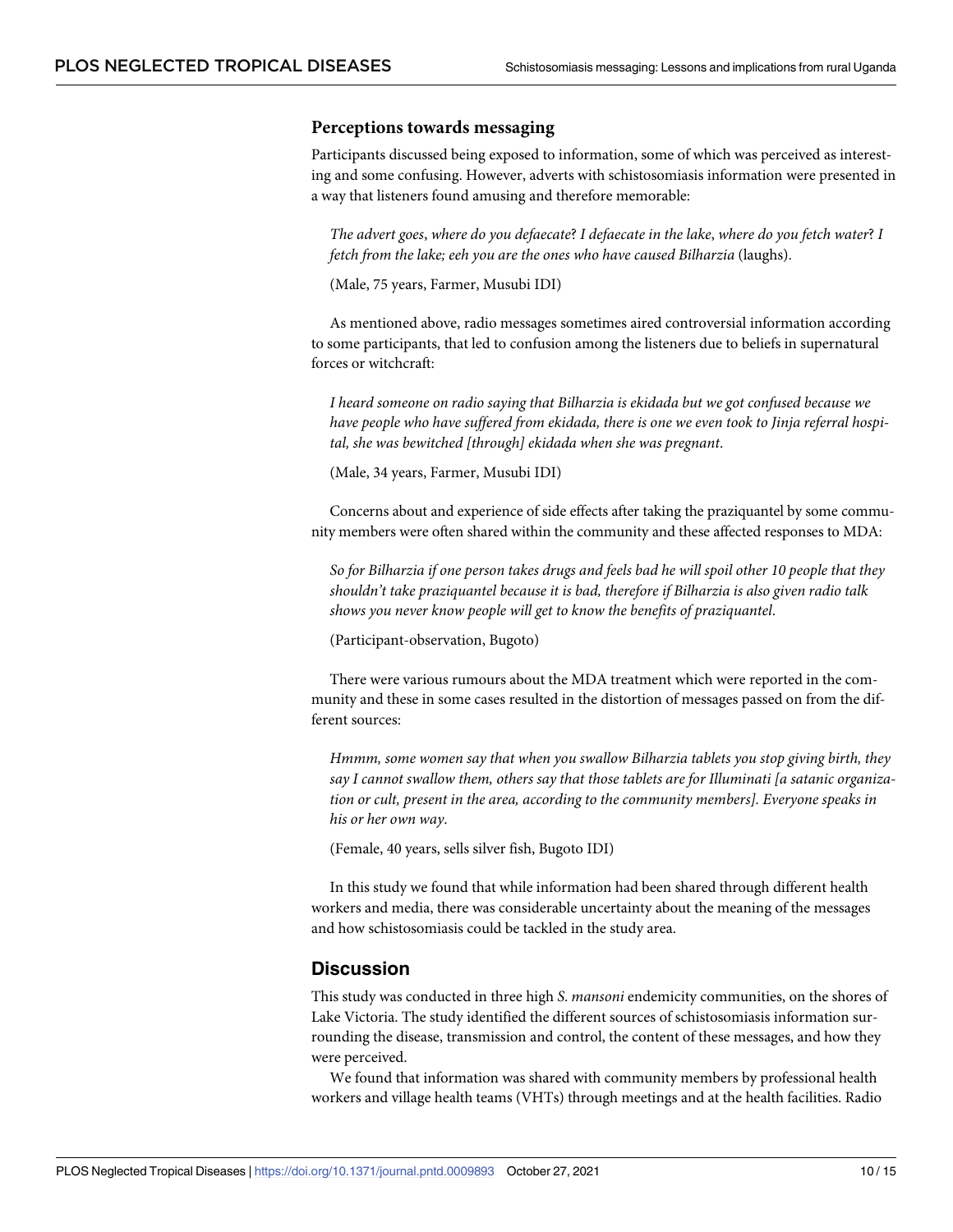<span id="page-10-0"></span>programs about schistosomiasis and information from teachers and researchers to children and then on to their guardians after MDA were noted as important channels of information dissemination. Indeed, people in the 18–34 years old FGDs still reported their primary schools during MDA as their main source of information on schistosomiasis. These people were often still heavily infected, but treatment coverage in these age groups is much lower with many thinking it is only for school-aged children [\[18\]](#page-13-0), so it is important that accurate information reaches all age groups to improve coverage in groups outside of the school years [[31](#page-14-0)].

Our study results have shown that there is some awareness of schistosomiasis in all the studied communities and the level of information about schistosomiasis in the community is comparable to that noted in earlier studies [\[18](#page-13-0),[32](#page-14-0)]. With respect to disease symptoms, there was a general accurate understanding surrounding the swollen stomach, and the disease was often mentioned in relation to other correct signs, symptoms and side effects such as diarrhoea and vomiting. A lack of correct knowledge of schistosomiasis has been shown to limit the control of schistosomiasis in endemic communities among caregivers of children aged 2–4 years [[9](#page-13-0)]. Despite some correct knowledge in the communities we studied, the often-reported confusion is likely to have a similar potential negative effect on MDA. A particularly important aspect that requires follow up when relaying schistosomiasis information in this study area is what was referred to as *ekidada* (literally translated: swollen stomach) and which was mentioned by many participants to be caused by witchcraft [[6\]](#page-13-0). In Uganda witchcraft has previously been named as one of the causes of infection, and supports our findings here, and people's understanding of the situation may hinder treatment efforts [\[9](#page-13-0)].

There was mention of rumours that the praziquantel drugs may affect fertility as well as concerns about other side effects of drugs, as has been noted elsewhere [[33](#page-14-0)]. As side effects are common  $[14]$  $[14]$  $[14]$ , but also reported to be positively associated with infection intensity  $[34,35]$  $[34,35]$ , it is an imperative that these are not ignored in schistosomiasis messaging. Indeed, they should be more widely disseminated, to forewarn individuals, but also to explain that symptoms will pass and may be indicative of needing treatment and of a successful treatment. This is particularly important as messaging about side effects commonly occurs in these communities, but between less-informed community members via informal routes, rather than from VHTs for example. As information flows through communities, it is important that those who experience side effects are able to explain what these side effects mean, especially as our study found that description of side effects alone can be a barrier to treatment uptake. A study conducted in Nebbi district in Northwest Uganda, highlighted the need for biomedical messages to be disseminated in ways that can convince, especially the adults, to take drugs [[32\]](#page-14-0). They focused on the association of some symptoms with witchcraft showing the value of clear messaging relating to symptoms and treatment to address, together, fears relating to causation and treatment.

School attending children are the most common recipients of MDA, however our results have shown children do not always accurately relay to their parents and guardians why they are receiving treatment, or how to stop themselves and their families from getting reinfected. This lack of information may be caused by either the children not being fully informed why they are receiving MDA, or messages being forgotten or mixed up whilst being relayed. The lack of accurate information may reduce the possibility for changes in behaviour for the children and their parents/guardians. A study conducted in Kenya showed that parents are used to sending children to fetch water from the lake as a normal practice. This commonly saves money, as they would otherwise need to pay for clean water, and also usually enables collection of water from closer to their homes [\[5](#page-13-0)]. Improved messaging about the risks of these practices and the need for treatment might help to reduce this parent-driven risk factor for children.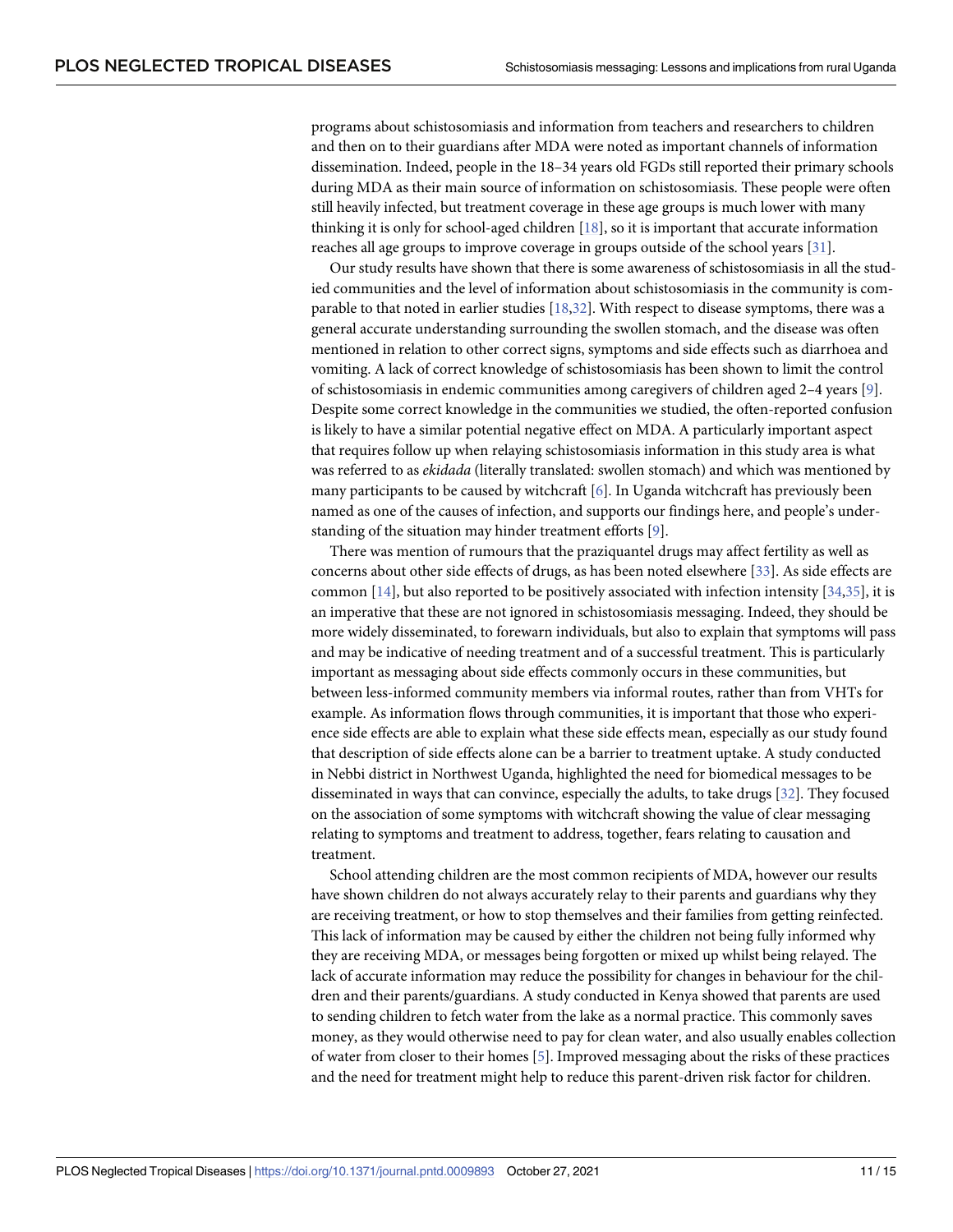Our results reveal that as information about schistosomiasis moved between people it changed and it is affected by both a lack of understanding of the biomedical facts and the already existing local ideas about causality and treatment. This may mean that the messages are not ingrained as facts by some people, but rather as information they have heard. If change is to happen, all community members need to be a part of, and own, shared understandings of, and thus control of, the disease.

One advantage of radio programme messaging is that each individual who hears the information directly receives the same message which may potentially reduce the loss of details as information flows from one person to another. However, to strengthen the intervention, the radio programs need to be consistent, clear, and accurate, and can be coupled with improved training for teachers and the VHTs so that they can answer questions in a better way, with confidence and accuracy which would potentially reduce loss of detail as information is transmitted.

We recommend improved guidance for schistosomiasis control programmes at a national and local level, with clear short messages regarding the disease, symptoms, treatment, and side effects, but avoiding the language of *ekidada*. It is critical to engage different stakeholders, including government technical control programme staff, teachers, VHTs, local community and political leaders, and targeted research community members, to agree on the best terms in the vernacular to use during the process of preparing messages for disease prevention and control.

#### **Study limitations**

This study has some limitations. Time and weather constraints limited the number of people we could talk to, particularly the exclusion of children's voices from Bwondha due to impassable road and physical access to the community. Further time in the field sites would inevitably have led to the researchers being able to undertake participant-observation over a more extended period, creating further opportunities to see how Bilharzia is discussed in everyday, spontaneous speech with a wider range of people, as community members became increasingly familiar with their presence. However, the rapid ethnographic assessment method used does enable rich and complex qualitative data and improved understandings to be gained, that can complement ongoing quantitative studies, and findings are useful to help inform, adjust, and improve the current control policies. The pragmatic constraints of necessarily rapid research meant that being able to access the community through the NTD technical persons was a significant advantage, but also means that this route of access and the rapid time frame could have influenced responses of some of the participants. Similarly, depending on teachers to identify children to take part could have resulted in some bias regarding which children participated. Finally, we purposively selected study participants with a view to gaining a wide range of views and with an ultimate research goal of identifying potential solutions, and as a result less engaged members of the community, whose understandings and practices are also incredibly important, may have been under-represented, despite the work undertaken by the research assistants to actively recruit diversely across the communities.

## **Conclusions**

While people in the three communities studied are aware of schistosomiasis, perceptions and implementing positive control measures for individuals and the community, as a whole, are hampered by mixed messages. A clear, concise, and consistent message needs to be created through an inclusive stakeholder dialogue comprising of the media, technical health workers, teachers, local and cultural community leaders and lay community members who represent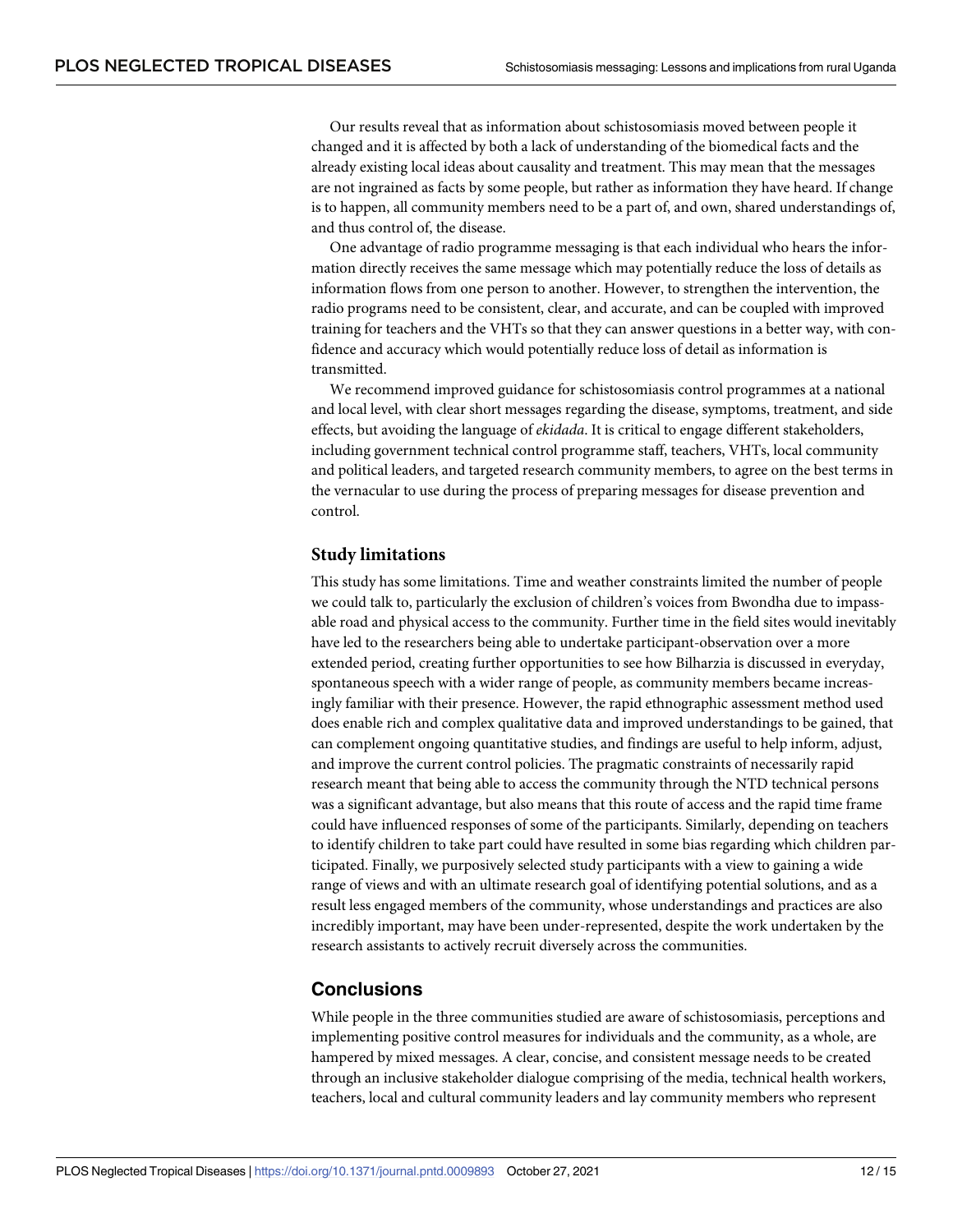<span id="page-12-0"></span>men and women. This message then needs to be transmitted to community members in a clear and consistent way. Dialoguing would lead to a partnership to develop appropriate educational intervention messages and dissemination approaches to help control, and eventually eliminate, schistosomiasis in these heavily affected lakeshore communities.

## **Supporting information**

**S1 [Text](http://journals.plos.org/plosntds/article/asset?unique&id=info:doi/10.1371/journal.pntd.0009893.s001). Topic guide for the focus group discussions and in-depth interviews.** (DOCX)

**S1 [Table.](http://journals.plos.org/plosntds/article/asset?unique&id=info:doi/10.1371/journal.pntd.0009893.s002) Coding framework showing the group and sub-group codes used for data analyses.**

(DOCX)

**S1 [Data](http://journals.plos.org/plosntds/article/asset?unique&id=info:doi/10.1371/journal.pntd.0009893.s003). Raw data on messaging, extracted and anonymised after coding.** (DOCX)

## **Acknowledgments**

We wish to acknowledge and thank all the respondents in this study, in particular the children, parents, and different community members. We thank the district and community leaders, and the community health teams who supported the research assistants during data collection. We thank the community as a whole, for allowing us to study the everyday activities they undertake as they go about their days. We thank the whole research team and investigators from MRC/UVRI & LSHTM Uganda Research Unit and the University of Glasgow for the collaboration and support to conduct this study, especially our driver Hassan Ssenyonga. We thank Suzan Trienekens for creating the maps.

## **Author Contributions**

**Conceptualization:** Lucy Pickering, Janet Seeley, Poppy H. L. Lamberton.

**Data curation:** Agnes Ssali, Lucy Pickering, Edith Nalwadda, Lazaaro Mujumbusi, Poppy H. L. Lamberton.

**Formal analysis:** Agnes Ssali, Lucy Pickering, Edith Nalwadda, Lazaaro Mujumbusi.

**Funding acquisition:** Lucy Pickering, Janet Seeley, Poppy H. L. Lamberton.

**Investigation:** Edith Nalwadda, Lazaaro Mujumbusi.

- **Methodology:** Agnes Ssali, Lucy Pickering, Edith Nalwadda, Lazaaro Mujumbusi, Janet Seeley, Poppy H. L. Lamberton.
- **Project administration:** Agnes Ssali, Lucy Pickering, Edith Nalwadda, Lazaaro Mujumbusi, Janet Seeley, Poppy H. L. Lamberton.

**Resources:** Janet Seeley, Poppy H. L. Lamberton.

**Supervision:** Agnes Ssali, Lucy Pickering, Janet Seeley, Poppy H. L. Lamberton.

**Validation:** Agnes Ssali, Lucy Pickering, Edith Nalwadda, Lazaaro Mujumbusi, Janet Seeley, Poppy H. L. Lamberton.

**Visualization:** Poppy H. L. Lamberton.

**Writing – original draft:** Agnes Ssali.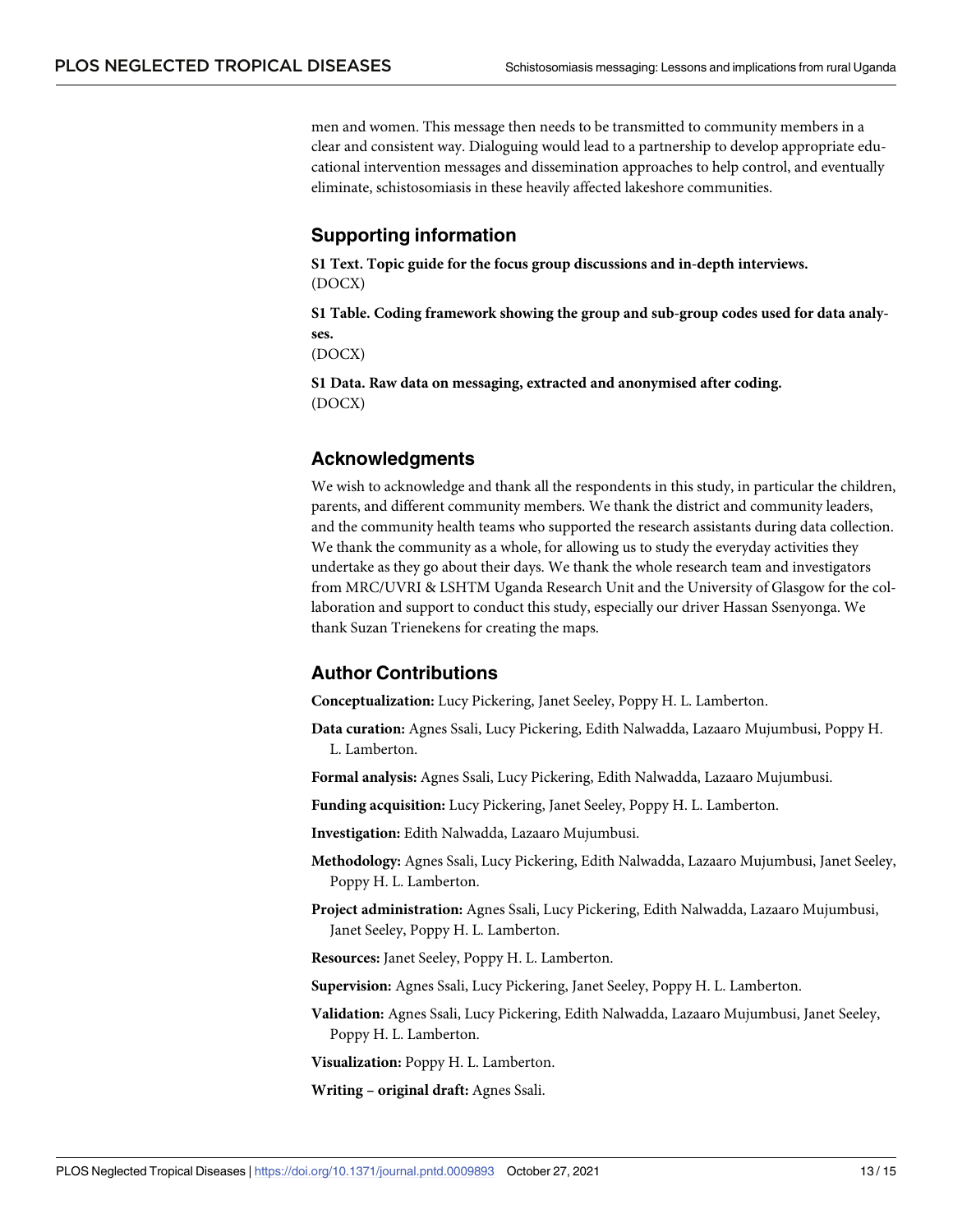<span id="page-13-0"></span>**Writing – review & editing:** Agnes Ssali, Lucy Pickering, Edith Nalwadda, Lazaaro Mujumbusi, Janet Seeley, Poppy H. L. Lamberton.

#### **References**

- **[1](#page-1-0).** King C.H., The evolving schistosomiasis agenda 2007–2017—Why we are moving beyond morbidity control toward elimination of transmission. PLoS Neglected Tropical Diseases, 2017. 11(4): p. e0005517. <https://doi.org/10.1371/journal.pntd.0005517> PMID: [28426653](http://www.ncbi.nlm.nih.gov/pubmed/28426653)
- **[2](#page-1-0).** World Health Organization. Schistosomiasis. 2019; [https://www.who.int/news-room/fact-sheets/detail/](https://www.who.int/news-room/fact-sheets/detail/schistosomiasis) [schistosomiasis](https://www.who.int/news-room/fact-sheets/detail/schistosomiasis) [accessed 10/09/21].
- **[3](#page-1-0).** World Health Organization, Health in 2015: from MDGs, millennium development goals to SDGs, sustainable development goals. 2015, Geneva: World Health Organization.
- **[4](#page-1-0).** World Health Organization, Integrating neglected tropical diseases into global health and development: fourth WHO report on neglected tropical diseases. 2017, Geneva: World Health Organization.
- **[5](#page-1-0).** Takeuchi R., et al., Is there a gap between health education content and practice toward schistosomiasis prevention among schoolchildren along the shores of Lake Victoria in Kenya? PLoS Neglected Tropical Diseases, 2019. 13(8): p. e0007572. <https://doi.org/10.1371/journal.pntd.0007572> PMID: [31425499](http://www.ncbi.nlm.nih.gov/pubmed/31425499)
- **[6](#page-1-0).** Muhumuza S., et al., Understanding low uptake of mass treatment for intestinal schistosomiasis among school children: a qualitative study in Jinja district, Uganda. Journal of Biosocial Science, 2015. 47(4): p. 505–20. <https://doi.org/10.1017/S002193201400011X> PMID: [24735860](http://www.ncbi.nlm.nih.gov/pubmed/24735860)
- **[7](#page-1-0).** Odhiambo G.O., et al., Low levels of awareness despite high prevalence of schistosomiasis among communities in Nyalenda informal settlement, Kisumu City, Western Kenya. PLoS Neglected Tropical Diseases, 2014. 8(4): p. e2784. <https://doi.org/10.1371/journal.pntd.0002784> PMID: [24699502](http://www.ncbi.nlm.nih.gov/pubmed/24699502)
- **[8](#page-1-0).** Sacolo H., Chimbari M., and Kalinda C., Knowledge, attitudes and practices on Schistosomiasis in sub-Saharan Africa: a systematic review. BMC Infectious Diseases, 2018. 18(1): p. 46. [https://doi.org/10.](https://doi.org/10.1186/s12879-017-2923-6) [1186/s12879-017-2923-6](https://doi.org/10.1186/s12879-017-2923-6) PMID: [29347919](http://www.ncbi.nlm.nih.gov/pubmed/29347919)
- **[9](#page-1-0).** Kibira S.P.S., et al., Schistosomiasis infection in pre-school aged children in Uganda: a qualitative descriptive study to identify routes of exposure. BMC Infectious Diseases, 2019. 19(1): p. 165. [https://](https://doi.org/10.1186/s12879-019-3803-z) [doi.org/10.1186/s12879-019-3803-z](https://doi.org/10.1186/s12879-019-3803-z) PMID: [30764781](http://www.ncbi.nlm.nih.gov/pubmed/30764781)
- **[10](#page-1-0).** Ojwang B.O., Linguistic Conceptualizations of Disease Among the Luo of Kenya. Qualitative Health Research, 2018. 28(3): p. 433–445. <https://doi.org/10.1177/1049732317747875> PMID: [29313465](http://www.ncbi.nlm.nih.gov/pubmed/29313465)
- **[11](#page-1-0).** Fleming F., et al., Process evaluation of schistosomiasis control in Uganda, 2003 to 2006: perceptions, attitudes and constraints of a national programme. Parasitology, 2009. 136(13): p. 1759–1769. [https://](https://doi.org/10.1017/S0031182009990709) [doi.org/10.1017/S0031182009990709](https://doi.org/10.1017/S0031182009990709) PMID: [19695107](http://www.ncbi.nlm.nih.gov/pubmed/19695107)
- **[12](#page-1-0).** Adeneye A., et al., Sociocultural aspects of mass delivery of praziquantel in schistosomiasis control: The Abeokuta experience. Research in Social and Administrative Pharmacy, 2007. 3(2): p. 183–198. <https://doi.org/10.1016/j.sapharm.2006.07.001> PMID: [17561219](http://www.ncbi.nlm.nih.gov/pubmed/17561219)
- **[13](#page-2-0).** Kabatereine N.B., et al., Integrated prevalence mapping of schistosomiasis, soil-transmitted helminthiasis and malaria in lakeside and island communities in Lake Victoria, Uganda. Parasites & Vectors, 2011. 4(1): p. 232. <https://doi.org/10.1186/1756-3305-4-232>
- **[14](#page-2-0).** Muhumuza S., et al., Uptake of preventive treatment for intestinal schistosomiasis among school children in Jinja district, Uganda: a cross sectional study. PloS One, 2013. 8(5): p. e63438. [https://doi.org/](https://doi.org/10.1371/journal.pone.0063438) [10.1371/journal.pone.0063438](https://doi.org/10.1371/journal.pone.0063438) PMID: [23667617](http://www.ncbi.nlm.nih.gov/pubmed/23667617)
- **[15](#page-2-0).** Exum N.G., et al., The prevalence of schistosomiasis in Uganda: A nationally representative population estimate to inform control programs and water and sanitation interventions. PLoS Neglected Tropical Diseases, 2019. 13(8): p. e0007617. <https://doi.org/10.1371/journal.pntd.0007617> PMID: [31412023](http://www.ncbi.nlm.nih.gov/pubmed/31412023)
- **[16](#page-2-0).** Kabatereine N.B., et al., Progress towards countrywide control of schistosomiasis and soil-transmitted helminthiasis in Uganda. Transactions of the Royal Society of Tropical Medicine and Hygiene, 2006. 100(3): p. 208–215. <https://doi.org/10.1016/j.trstmh.2005.03.015> PMID: [16378628](http://www.ncbi.nlm.nih.gov/pubmed/16378628)
- **[17](#page-2-0).** Nalugwa A., et al., Intestinal schistosomiasis among preschool children along the shores of Lake Victoria in Uganda. Acta Tropica, 2015. 142: p. 115–121. <https://doi.org/10.1016/j.actatropica.2014.11.014> PMID: [25454166](http://www.ncbi.nlm.nih.gov/pubmed/25454166)
- **[18](#page-2-0).** Adriko M., et al., Low praziquantel treatment coverage for Schistosoma mansoni in Mayuge District, Uganda, due to the absence of treatment opportunities, rather than systematic non-compliance. Tropical Medicine and Infectious Disease, 2018. 3(4): p. 111. <https://doi.org/10.3390/tropicalmed3040111> PMID: [30297642](http://www.ncbi.nlm.nih.gov/pubmed/30297642)
- **19.** Kabatereine N., et al., Community perceptions, attitude, practices and treatment seeking behaviour for schistosomiasis in L. Victoria islands in Uganda. BMC Research Notes, 2014. 7(1): p. 900. [https://doi.](https://doi.org/10.1186/1756-0500-7-900) [org/10.1186/1756-0500-7-900](https://doi.org/10.1186/1756-0500-7-900)